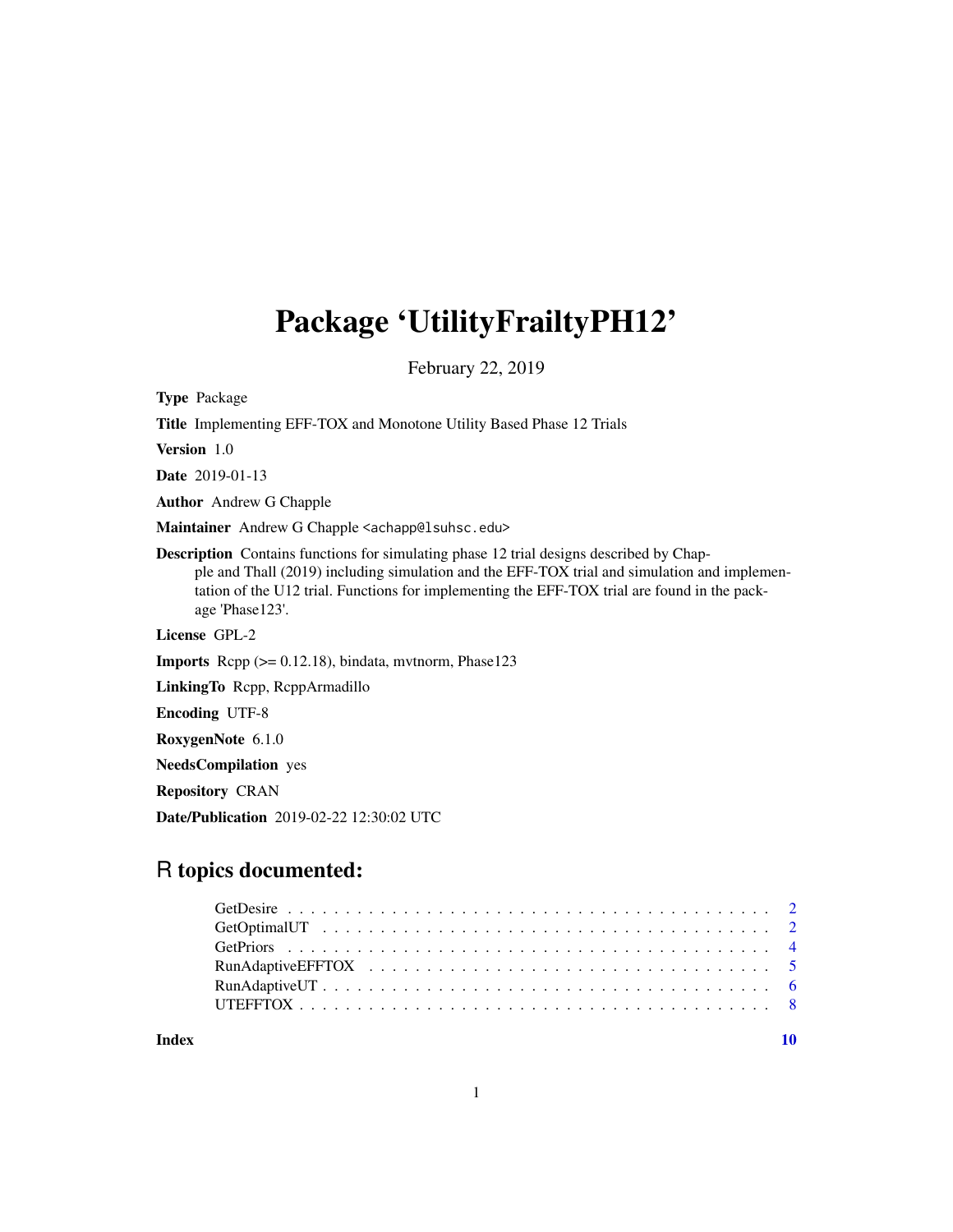<span id="page-1-0"></span>

#### Description

Takes estimated posterior mean efficacy and toxicity values and returns the posterior mean desireability score for a given tradeoff contour.

#### Usage

GetDesire(PE, PT, Contour)

## Arguments

| True or estimated probability of efficacy.                                                                                                                                                                                                                                                                                                           |
|------------------------------------------------------------------------------------------------------------------------------------------------------------------------------------------------------------------------------------------------------------------------------------------------------------------------------------------------------|
| True of estimated probability of toxicity.                                                                                                                                                                                                                                                                                                           |
| Vector containing 4 entries used to make the desireability function. Contour(1)<br>contains a desired toxicity probability given efficacy, Countour(2) contains a<br>desired efficacy probability given toxicity, and $(Contour(3),Contour(4))$ is an<br>equally desireable pair of efficacy and toxicity probabilities that are non zero or<br>one. |
|                                                                                                                                                                                                                                                                                                                                                      |

#### Examples

```
PE=.6
PT = .2##Contour values
Contour=c(.35,.7,.8,.6)
GetDesire(PE,PT,Contour)
```

| GetOptimalUT | Gives the dose to assign the next patient cohort using monotone utility |
|--------------|-------------------------------------------------------------------------|
|              | based phase 12 trial.                                                   |

#### Description

Gives the dose to assign the next patient cohort using the monotone utility based phase 12 trial using either adaptive randomization or fixed dose assignment. If the trial has been completed, AR equals FALSE will give the optimal dose level for the trial.

#### Usage

```
GetOptimalUT(YE, YT, Doses, DoseTried, AR, UT, CutE, CutT, AcceptE,
  AcceptT, HypermeansE, HypermeansT, Hypervars)
```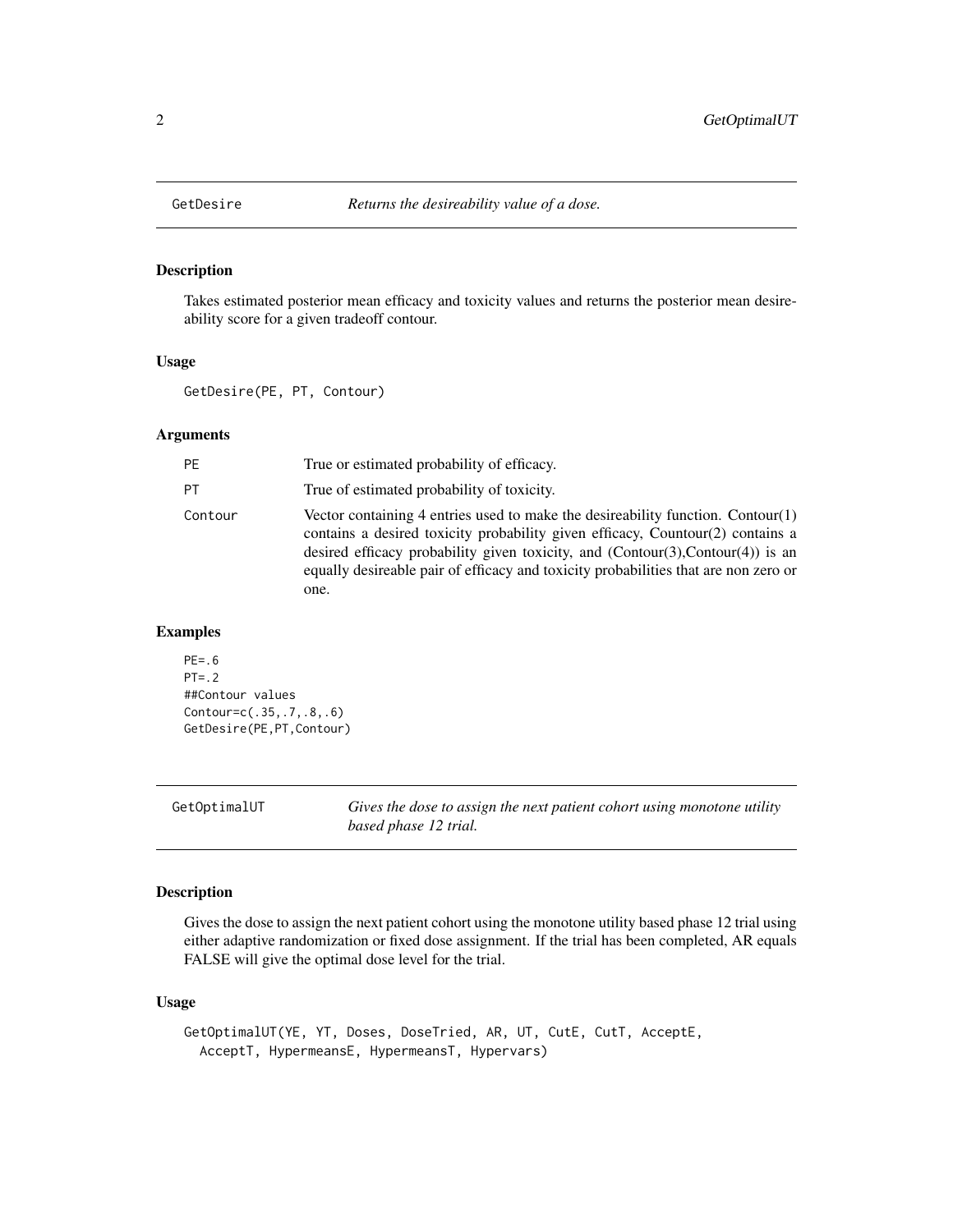#### GetOptimalUT 3

#### Arguments

| YE          | Vector of patient efficacy status.                                                                                                                                                                                                                                                                        |
|-------------|-----------------------------------------------------------------------------------------------------------------------------------------------------------------------------------------------------------------------------------------------------------------------------------------------------------|
| YT          | Vector of patient toxicity status.                                                                                                                                                                                                                                                                        |
| Doses       | Vector of patient dose assignment.                                                                                                                                                                                                                                                                        |
| DoseTried   | Vector containing 1s for doses tried and 0 otherwise.                                                                                                                                                                                                                                                     |
| AR          | Logical stating whether or not to adaptively randomize the next cohort of pa-<br>tients. If the trial has been completed, AR equals FALSE will give the optimal<br>dose level for the trial.                                                                                                              |
| UT          | Utility Matrix with entries U11, U22 elicited and U12 equals 100, U21 equals<br>0.                                                                                                                                                                                                                        |
| CutE        | Cutoff for efficacy acceptability.                                                                                                                                                                                                                                                                        |
| CutT        | Cutoff for toxicity acceptability.                                                                                                                                                                                                                                                                        |
| AcceptE     | Probability threshold for efficacy acceptability.                                                                                                                                                                                                                                                         |
| AcceptT     | Probability threshold for toxicity acceptability.                                                                                                                                                                                                                                                         |
| HypermeansE | Dose-specific hypermeans for efficacy.                                                                                                                                                                                                                                                                    |
| HypermeansT | Dose-specific hypermeans for toxcity.                                                                                                                                                                                                                                                                     |
| Hypervars   | Length 3 vector of hypervariances. Hypervars[1] contains the Latent parameter<br>variance for normal probability of efficacy and toxicity. Hypervars[2] contains<br>the hypervariance on dose specific mean efficacy and toxicity parameters and<br>Hypervars[3] contains the frailty variance parameter. |

#### Value

A numerical value of the dose to assign the next patient cohort to. If the trial has been completed, this is the optimal dose. If a value of 0 is returned, no doses are acceptable and the trial should be stopped.

```
library(mvtnorm)
##Data Here
YE=rbinom(30,1,.8)
YT=rbinom(30,1,.3)
Doses=sample(1:3,30,replace=TRUE)
DoseTried=c(1,1,1,0,0)
##UTILITIES
UT = matrix(c(38.23529,100,0,61.76471),nrow=2,byrow=TRUE)
##Safety Parameters
CutE=.3
CutT = .4AcceptE=.1
AcceptT=.1
##Hyperparameters for Utility
HypermeansE=c(-1.189, -0.357, 0.360, 0.546, 0.743)
HypermeansT=c(-2.325, -1.811, -1.464, -1.189, -0.740)
Hypervars=c(1,36,1)
```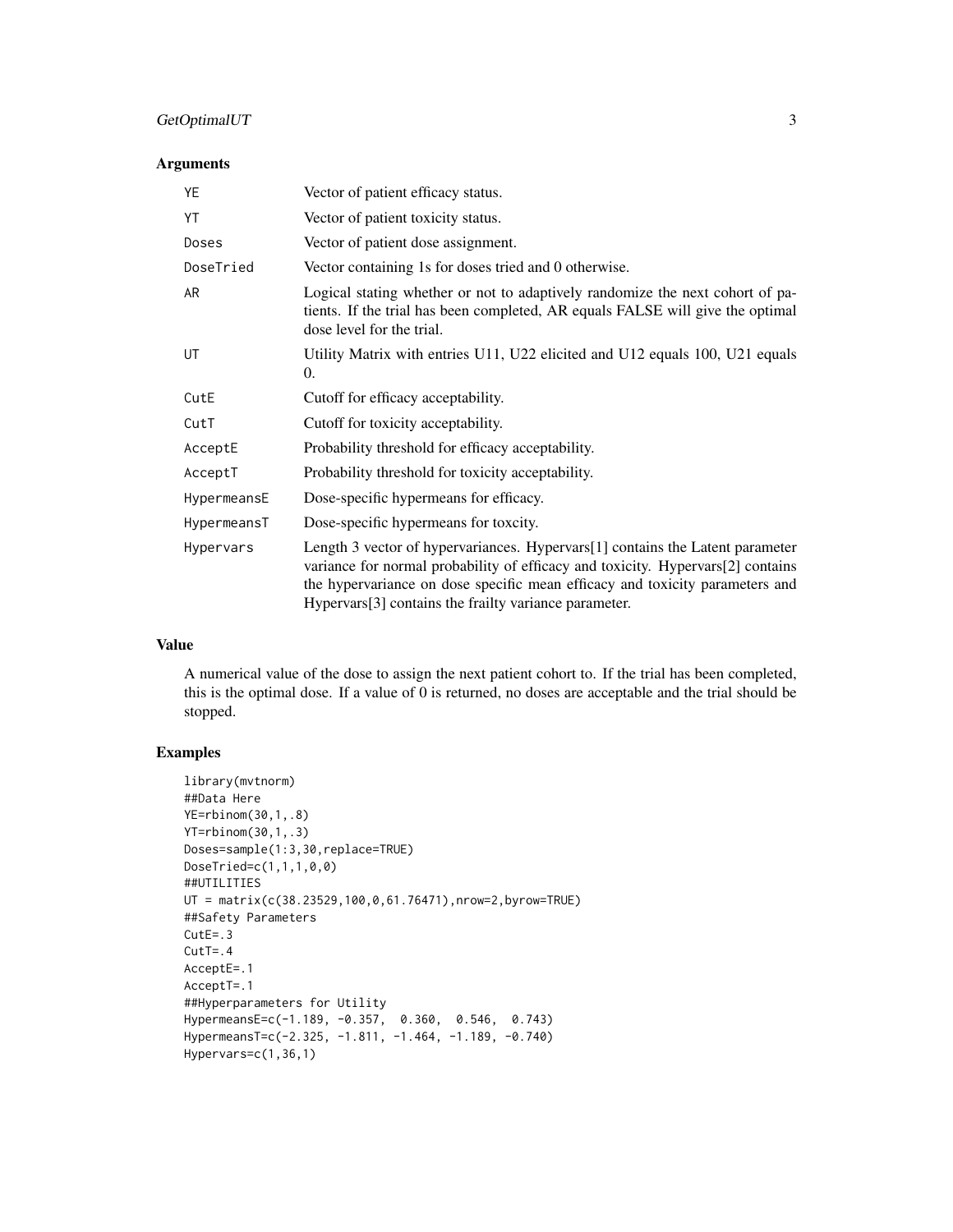```
##Adaptively randomize or not?
AR=FALSE
GetOptimalUT( YE,YT, Doses,DoseTried,AR, UT, CutE, CutT,
AcceptE, AcceptT, HypermeansE, HypermeansT,Hypervars)
```
#### GetPriors *Returns prior dose-specific means.*

#### Description

Uses elicited efficacy and toxicity dose-specific parameters along with latent prior variance, dosespecific mean hypervariance and frailty variance to determine dose-specific prior means for efficacy and toxicity and prints the prior effective sample size associated with the specified prior parameters.

#### Usage

GetPriors(PROBST, PROBSE, Var, HypVar, tau, B)

#### Arguments

| PROBST | Elicited prior toxicity probability at each dose.                                         |
|--------|-------------------------------------------------------------------------------------------|
| PROBSE | Elicted prior efficacy probability at each dose.                                          |
| Var    | Latent parameter variance for normal probability of efficacy and toxicity.                |
| HypVar | Hypervariance on dose specific mean efficacy and toxicity parameters.                     |
| tau    | Frailty variance parameter.                                                               |
| B      | Number of prior samples to draw for calculating ESS. Suggested values of ten<br>thousand. |

#### Value

A list contianing the vector of dose-specific efficacy probability prior mean parameters and the vector of dose-specific toxicity probability prior mean parameters.

```
library(mvtnorm)
PROBST=c(.05,.10,.15,.20,.30)
PROBSE=c(.2,.4,.6,.65,.7)
Var=1
HypVar=36
tau=1
B=100
Z=GetPriors(PROBST,PROBSE,Var,HypVar,tau,B)
```
<span id="page-3-0"></span>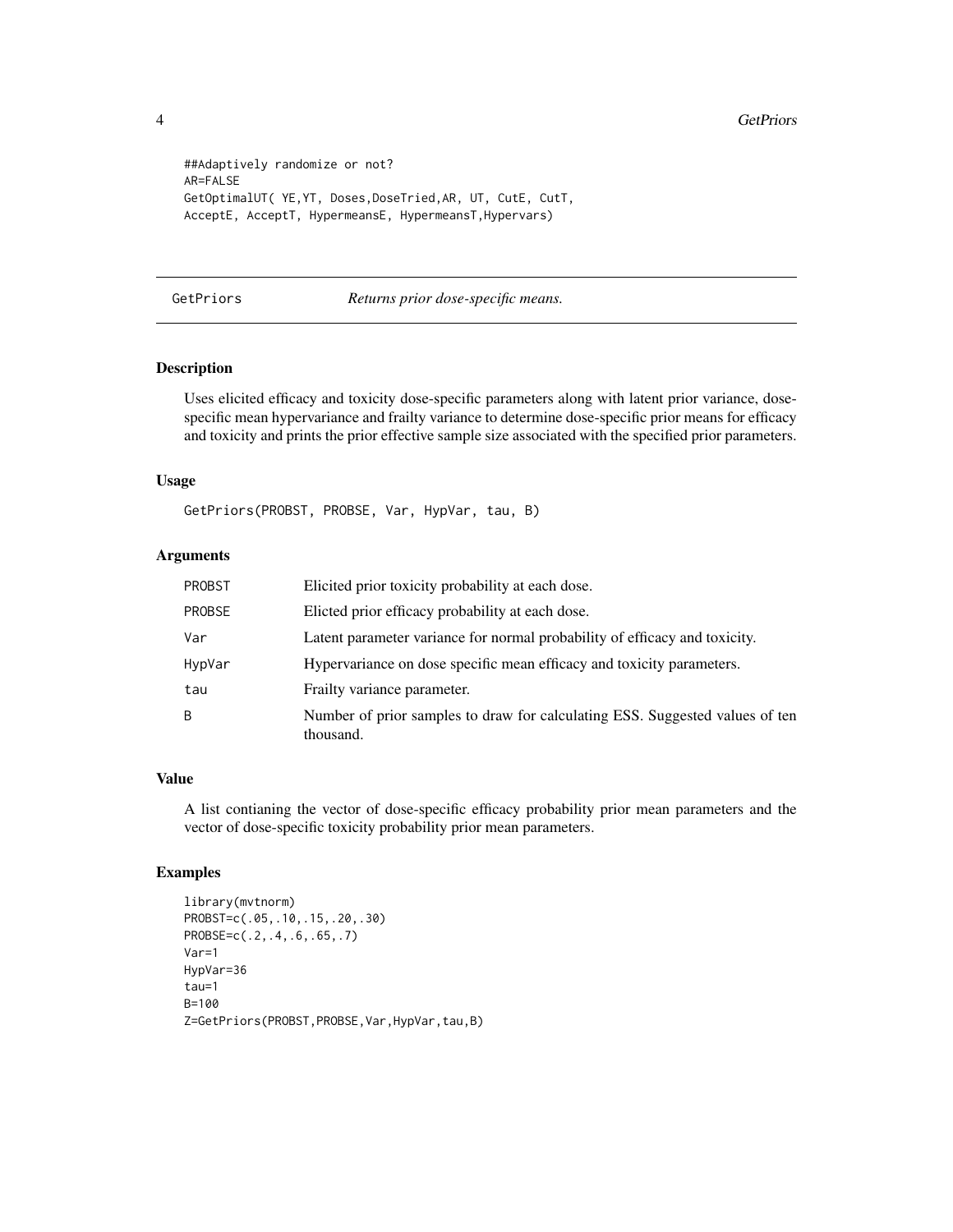<span id="page-4-0"></span>RunAdaptiveEFFTOX *Simulates replications from EFF-TOX phase 12 trial.*

#### Description

Simulates trial replications from the EFF-TOX phase 12 trial trial using either adaptive randomization or fixed dose assignment. Prints the true utility scores, dose selection probability, average number of patients treated at each dose, average number of responses, average number of toxicities, and Delta value. Returns trial outcomes.

#### Usage

```
RunAdaptiveEFFTOX(NSims, Dose, PE, PT, corET, Nmax, cohort, NF, Contour,
 CutE, CutT, AcceptE, AcceptT, HypermeansEFF, HypervarsEFF)
```
#### Arguments

| NSims         | Number of simulations.                                                                                                                                                                                                                                                                                                                              |
|---------------|-----------------------------------------------------------------------------------------------------------------------------------------------------------------------------------------------------------------------------------------------------------------------------------------------------------------------------------------------------|
| Dose          | Log-standardized doses (log(Raw Dose)-mean(log(Raw Dose))).                                                                                                                                                                                                                                                                                         |
| <b>PE</b>     | True Efficacy Probability for each dose.                                                                                                                                                                                                                                                                                                            |
| PT            | True toxicity probaiblity for each dose.                                                                                                                                                                                                                                                                                                            |
| corET         | Correlation parameter between Efficacy and Toxicity status.                                                                                                                                                                                                                                                                                         |
| Nmax          | Maximum Sample size.                                                                                                                                                                                                                                                                                                                                |
| cohort        | Cohort Size.                                                                                                                                                                                                                                                                                                                                        |
| <b>NF</b>     | Number of fixed assignment patients until adaptive randomization. If NF equals<br>Nmax, the trial is conducted without adaptive randomization.                                                                                                                                                                                                      |
| Contour       | Vector containing 4 entries used to make the desireability function. Contour(1)<br>contains a desired toxicity probability given efficacy, Countour(2) contains a<br>desired efficacy probability given toxicity, and (Contour(3), Contour(4)) is an<br>equally desireable pair of efficacy and toxicity probabilities that are non zero or<br>one. |
| CutE          | Cutoff for efficacy acceptability.                                                                                                                                                                                                                                                                                                                  |
| CutT          | Cutoff for toxicity acceptability.                                                                                                                                                                                                                                                                                                                  |
| AcceptE       | Probability threshold for efficacy acceptability.                                                                                                                                                                                                                                                                                                   |
| AcceptT       | Probability threshold for toxicity acceptability.                                                                                                                                                                                                                                                                                                   |
| HypermeansEFF | Vector containing prior hypermeans of length 6 for EFF-TOX parameters                                                                                                                                                                                                                                                                               |
| HypervarsEFF  | Vector containing prior hypervariances of length 6 for EFF-TOX parameters                                                                                                                                                                                                                                                                           |

#### Value

A list of size NSims with results from each simulated trial. Each entry contains a list with (1) the optimal dose selected, (2) the posterior mean utility for each dose level, (3) a matrix containing the dose given, the efficacy outcome and the toxicity outcome for each patient.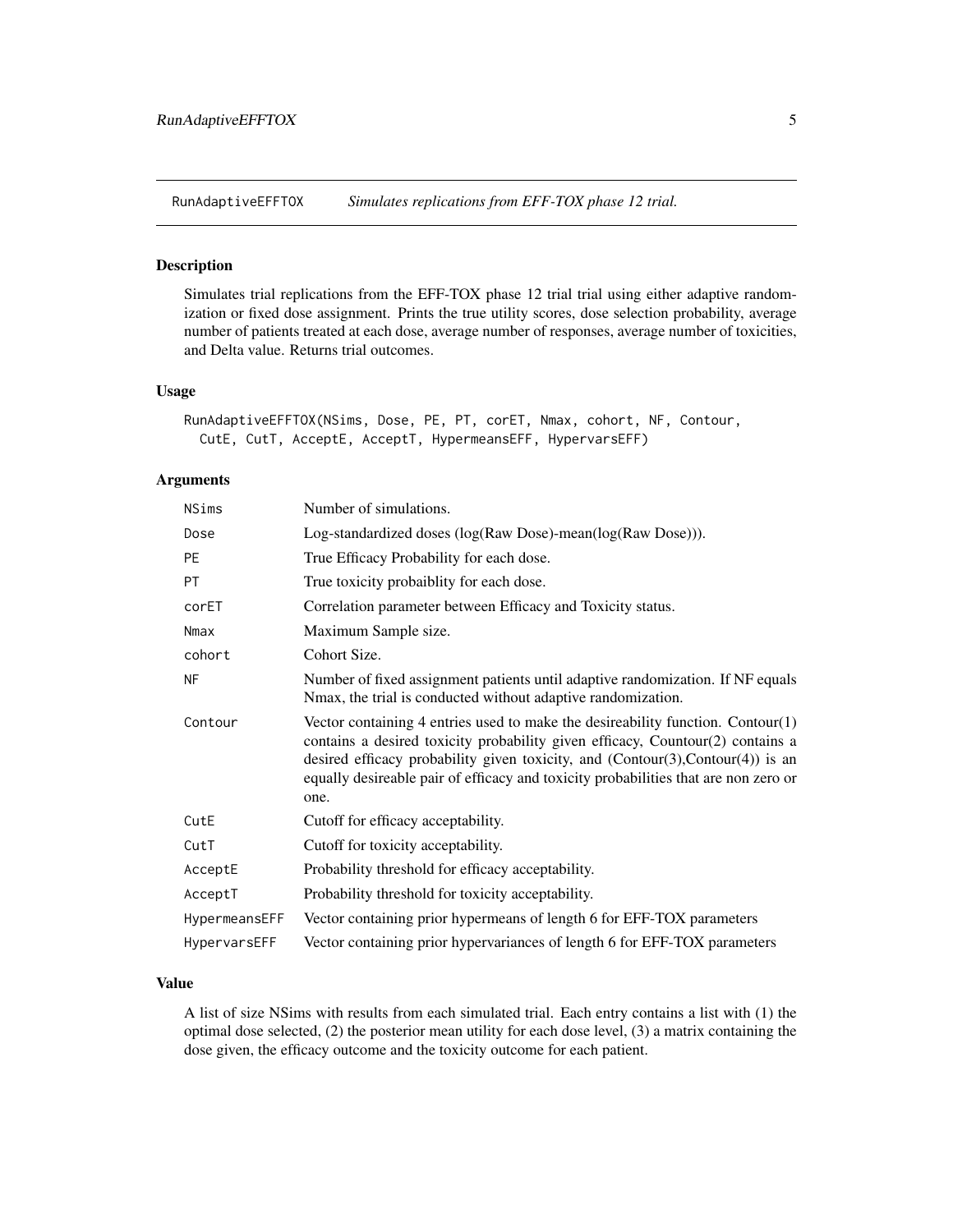#### <span id="page-5-0"></span>References

Thall, P.F. and Cook, J.D. (2004). Dose-finding based on efficacy-toxicity trade-offs. Biometrics 60, 684-693.

Chapple AG, Thall PF. A Hybrid Phase 123 Clinical Trial Design Allowing Dose Re-optimization in Phase III. Biometrics. Epub ahead of print 26 October 2018.

#### Examples

```
##Trial PArameters here
Nmax=30 ##Number of patients to enroll
NF=30 ##Number until AR if NF=Nmax, there's no AR.
cohort=3
#' Raw Dose Values
Dose = c(1, 2, 3, 3.5, 5)Dose=log(Dose)-mean(log(Dose))
## Contour Vector
Contour = c(.35, .75, .7, .4)#Starting Dose
DoseStart=1
##Safety Parameters
CutE = .3CutT = .4AcceptE=.1
AcceptT=.1
##Hypermeans
HypermeansEFF = c(.022,3.45,0,-4.23,3.1,0)
##Hypervariances
HypervarsEFF = c(2.6761, 2.6852, .2, 3.1304, 3.1165, 1)
HypervarsEFF=HypervarsEFF^2
#True Efficacy and Toxicity probabilities
PE=c(.2,.4,.6,.7,.7)
PT=c(.2,.2,.2,.3,.5)
corET=0
##Number of simulations
NSims=2
RESULTS=RunAdaptiveEFFTOX(NSims,Dose,PE, PT, corET, Nmax, cohort,
NF, Contour, CutE, CutT, AcceptE, AcceptT, HypermeansEFF, HypervarsEFF )
```
RunAdaptiveUT *Simulates replications from the monotone utility based phase 12 trial.*

#### Description

Simulates trial replications from the monotone utility based phase 12 trial using either adaptive randomization or fixed dose assignment. Prints the true utility scores, dose selection probability, average number of patients treated at each dose, average number of responses, average number of toxicities, and Delta value. Returns trial outcomes.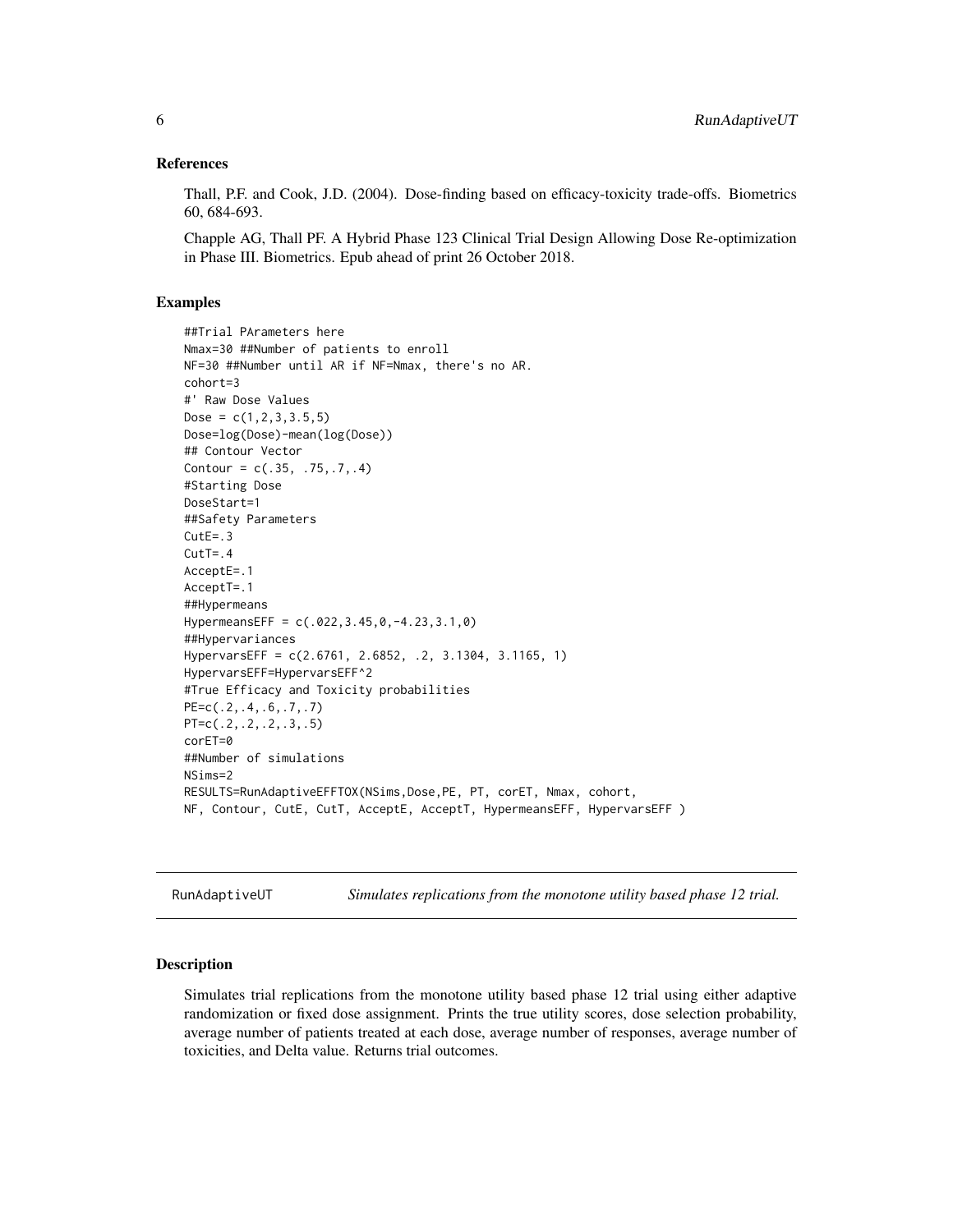#### RunAdaptiveUT 7

#### Usage

```
RunAdaptiveUT(NSims, PE, PT, corET, Nmax, cohort, NF, UT, CutE, CutT,
 AcceptE, AcceptT, HypermeansE, HypermeansT, Hypervars)
```
#### Arguments

| <b>NSims</b> | Number of simulations.                                                                                                                                                                                                                                                                                    |
|--------------|-----------------------------------------------------------------------------------------------------------------------------------------------------------------------------------------------------------------------------------------------------------------------------------------------------------|
| <b>PE</b>    | True Efficacy Probability for each dose.                                                                                                                                                                                                                                                                  |
| <b>PT</b>    | True toxicity probaiblity for each dose.                                                                                                                                                                                                                                                                  |
| corET        | Correlation parameter between Efficacy and Toxicity status.                                                                                                                                                                                                                                               |
| Nmax         | Maximum Sample size.                                                                                                                                                                                                                                                                                      |
| cohort       | Cohort Size.                                                                                                                                                                                                                                                                                              |
| <b>NF</b>    | Number of fixed assignment patients until adaptive randomization. If NF equals<br>Nmax, the trial is conducted without adaptive randomization.                                                                                                                                                            |
| UT           | Utility Matrix with entries U11, U22 elicited and U12 equals 100, U21 equals<br>0.                                                                                                                                                                                                                        |
| CutE         | Cutoff for efficacy acceptability.                                                                                                                                                                                                                                                                        |
| CutT         | Cutoff for toxicity acceptability.                                                                                                                                                                                                                                                                        |
| AcceptE      | Probability threshold for efficacy acceptability.                                                                                                                                                                                                                                                         |
| AcceptT      | Probability threshold for toxicity acceptability.                                                                                                                                                                                                                                                         |
| HypermeansE  | Dose-specific hypermeans for efficacy.                                                                                                                                                                                                                                                                    |
| HypermeansT  | Dose-specific hypermeans for toxcity.                                                                                                                                                                                                                                                                     |
| Hypervars    | Length 3 vector of hypervariances. Hypervars[1] contains the Latent parameter<br>variance for normal probability of efficacy and toxicity. Hypervars[2] contains<br>the hypervariance on dose specific mean efficacy and toxicity parameters and<br>Hypervars[3] contains the frailty variance parameter. |

#### Value

A list of size NSims with results from each simulated trial. Each entry contains a list with (1) the optimal dose selected, (2) the posterior mean utility for each dose level, (3) a matrix containing the dose given, the efficacy outcome and the toxicity outcome for each patient.

```
library(bindata)
library(mvtnorm)
##Trial PArameters here
Nmax=30 ##Number of patients to enroll
NF=30 ##Number until AR if NF=Nmax, there's no AR.
cohort=3
##UTILITIES
UT = matrix(c(38.23529,100,0,61.76471),nrow=2,byrow=TRUE)
##Safety Parameters
CutE = .3
```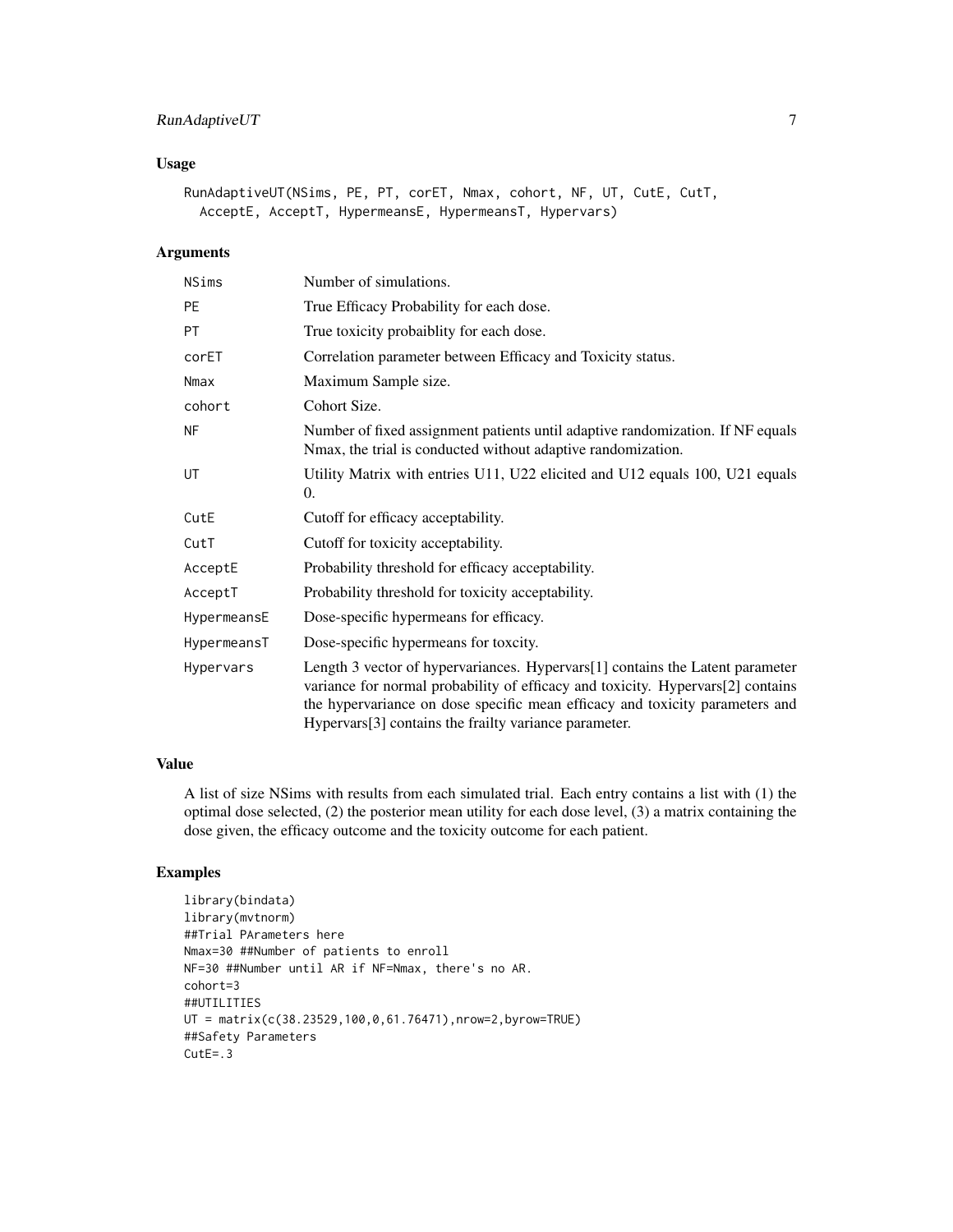```
CutT = .4AcceptE=.1
AcceptT=.1
##Hyperparameters for Utility
HypermeansE=c(-1.189, -0.357, 0.360, 0.546, 0.743)
HypermeansT=c(-2.325, -1.811, -1.464, -1.189, -0.740)
Hypervars=c(1,36,1)
#True Efficacy and Toxicity probabilities
PE=c(.2,.4,.6,.7,.7)
PT=c(.2,.2,.2,.3,.5)
corET=0
##Number of simulations
NSims=2
RESULTS=RunAdaptiveUT(NSims, PE, PT, corET, Nmax,
cohort,NF, UT, CutE, CutT, AcceptE,
AcceptT, HypermeansE, HypermeansT, Hypervars)
```
UTEFFTOX *Samples from the posterior of the utility based phase12 model.*

#### Description

Takes arguments of data, hypermens and hypervariance vectors and returns a list of posterior samples from the Utility based phase12 model decribed by Chapple and Thall (2019).

#### Usage

UTEFFTOX(YE, YT, Doses, HypermeansEFF, HypermeansTOX, Hypervars, B)

#### Arguments

| YE            | Binary indicator vector of efficacy status.                                                                                                                                                                                                                                                                                                            |
|---------------|--------------------------------------------------------------------------------------------------------------------------------------------------------------------------------------------------------------------------------------------------------------------------------------------------------------------------------------------------------|
| YT            | Binary indicator vector of toxicity status.                                                                                                                                                                                                                                                                                                            |
| Doses         | Vector of integer Doses given to patients.                                                                                                                                                                                                                                                                                                             |
| HypermeansEFF | Vector of length nDose for dose prior means for efficacy.                                                                                                                                                                                                                                                                                              |
| HypermeansTOX | Vector of length nDose for dose prior means for toxicity                                                                                                                                                                                                                                                                                               |
| Hypervars     | Length 5 vector of hypervariances. Hypervars $(1)$ and Hypervars $(2)$ contains the<br>Latent parameter variance for normal probability of efficacy and toxicity. Hy-<br>pervars(3) and Hypervars(4) contains the hypervariance on dose specific mean<br>efficacy and toxicity parameters and Hypervars(5) contains the frailty variance<br>parameter. |
| B             | Number of iterations to run for the MCMC.                                                                                                                                                                                                                                                                                                              |

#### Value

A list of posterior samples after burnin in order: Posterior efficacy dose-vector, Posterior toxicity dose-vector, Posterior correlation.

<span id="page-7-0"></span>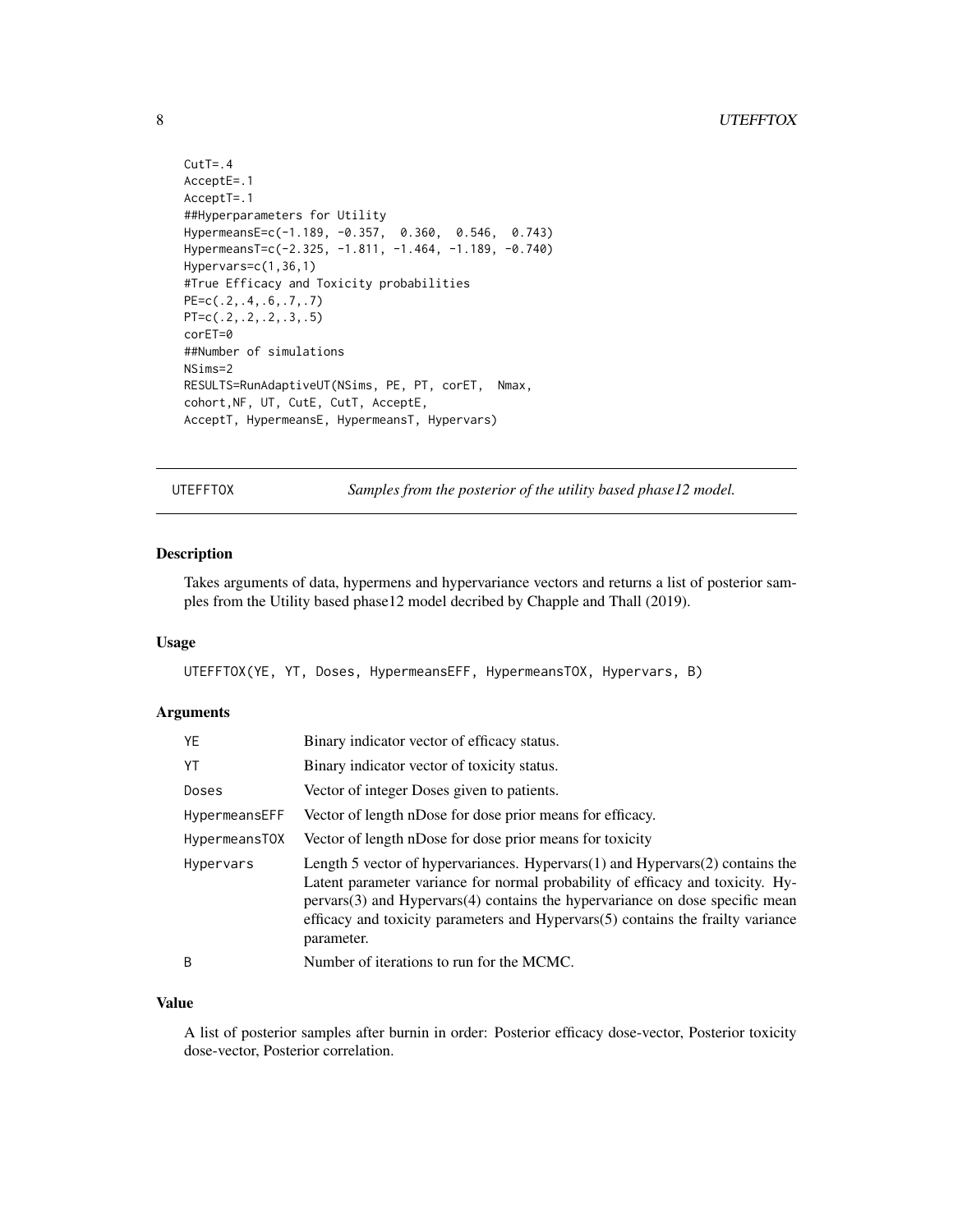## UTEFFTOX 9

```
n=100 #Generate Data
YE=rbinom(n,1,.6)
YT=rbinom(n,1,.2)
nDose=5
Doses=sample(1:nDose,n,replace=TRUE)
##Hyperparameters
HypermeansEFF=c(-1,-.5,0,.5,1,2)
HypermeansTOX=HypermeansEFF
Hypervars=c(1,1,36,36,1)
B=100
UTEFFTOX(YE, YT,Doses,HypermeansEFF,HypermeansTOX, Hypervars, B)
```